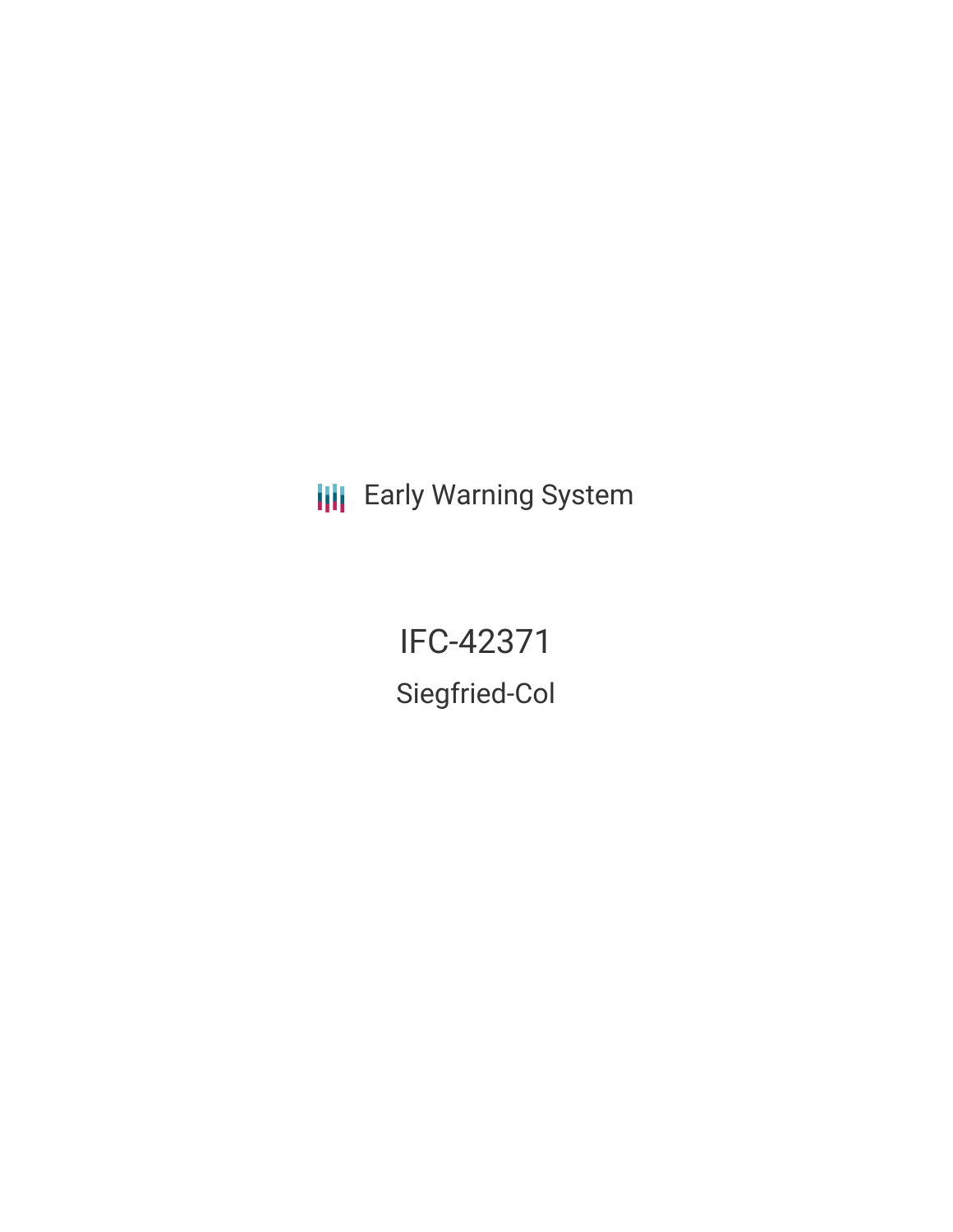## **Quick Facts**

| <b>Countries</b>               | Colombia                                |
|--------------------------------|-----------------------------------------|
| <b>Specific Location</b>       | <b>UNINFORMED</b>                       |
| <b>Financial Institutions</b>  | International Finance Corporation (IFC) |
| <b>Status</b>                  | Approved                                |
| <b>Bank Risk Rating</b>        | B                                       |
| <b>Voting Date</b>             | 2022-03-03                              |
| <b>Borrower</b>                | LABORATORIOS SIEGFRIED S.A.             |
| <b>Sectors</b>                 | Industry and Trade                      |
| <b>Investment Type(s)</b>      | Loan                                    |
| <b>Investment Amount (USD)</b> | $$30.00$ million                        |
| <b>Project Cost (USD)</b>      | \$20.00 million                         |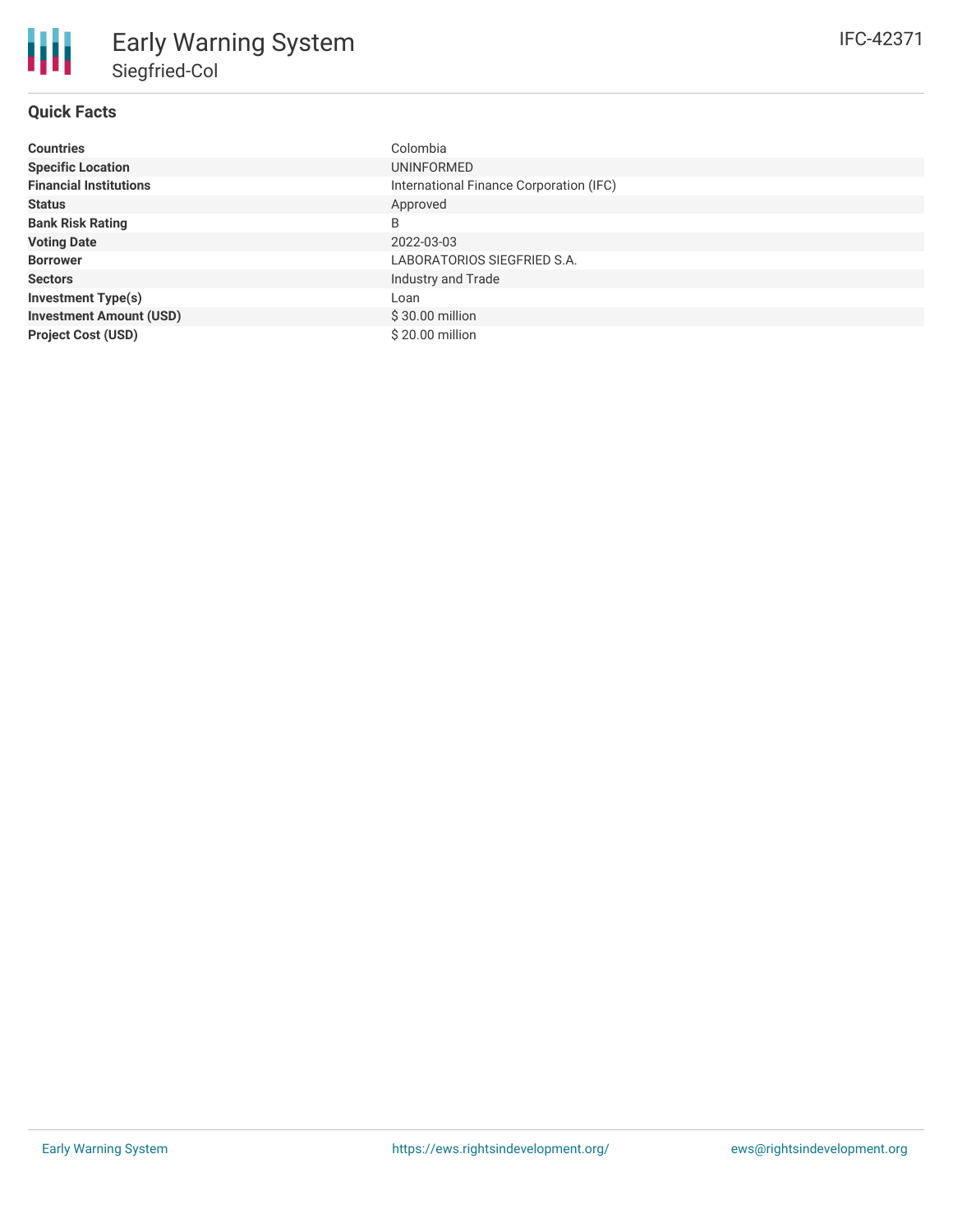

## **Project Description**

Siegfried Colombia ("Siegfried" or the "company") is fully owned by Grupo Roemmers, Argentina's largest pharmaceutical company. In 2018 and 2019, IFC financed the expansion of two of Roemmers' subsidiaries: Farmoquimica in Brazil (#39739) and Siegfried in Mexico (#42036) respectively. Founded in 2008, Siegfried is focused on the development, manufacturing, and commercialization of pharmaceutical, dermatological, and nutritional products, including dermo-cosmetics, analgesics, cardiodiabetics, neuropsychiatric and women's health products, amongst others. The company owns two manufacturing facilities (one for cosmetics and one for pharmaceuticals) in the industrial area of El Ejido in Bogota, the capital city of Colombia. Siegfried manufactures nearly 90% of its products at these facilities, 9% are manufactured by six contract manufacturing organizations (CMOs) and the remainder are imported. The company sells its products in Colombia and export markets include Central America, Ecuador, Peru, and Bolivia. Siegfried's finished dosage forms are temporarily stored in a distribution center operated by a reputable third-party logistics (3PL) company from where products are transported to clients. IFC is proposing a \$20m loan to the company to partially finance capex and working capital expenses for the upgrade of equipment and commercialization of products, as well as debt reprofiling with commercial banks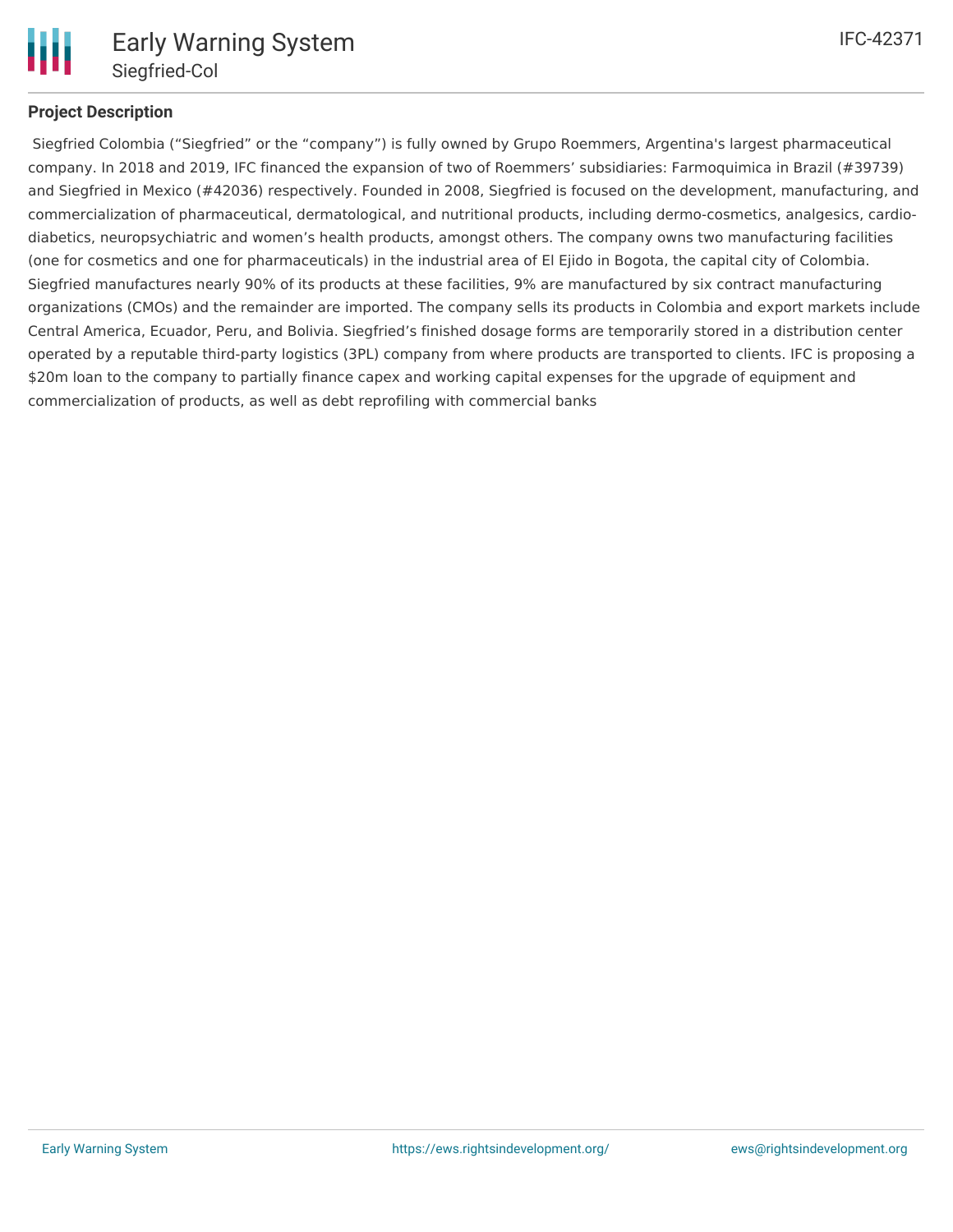## **Investment Description**

• International Finance Corporation (IFC)